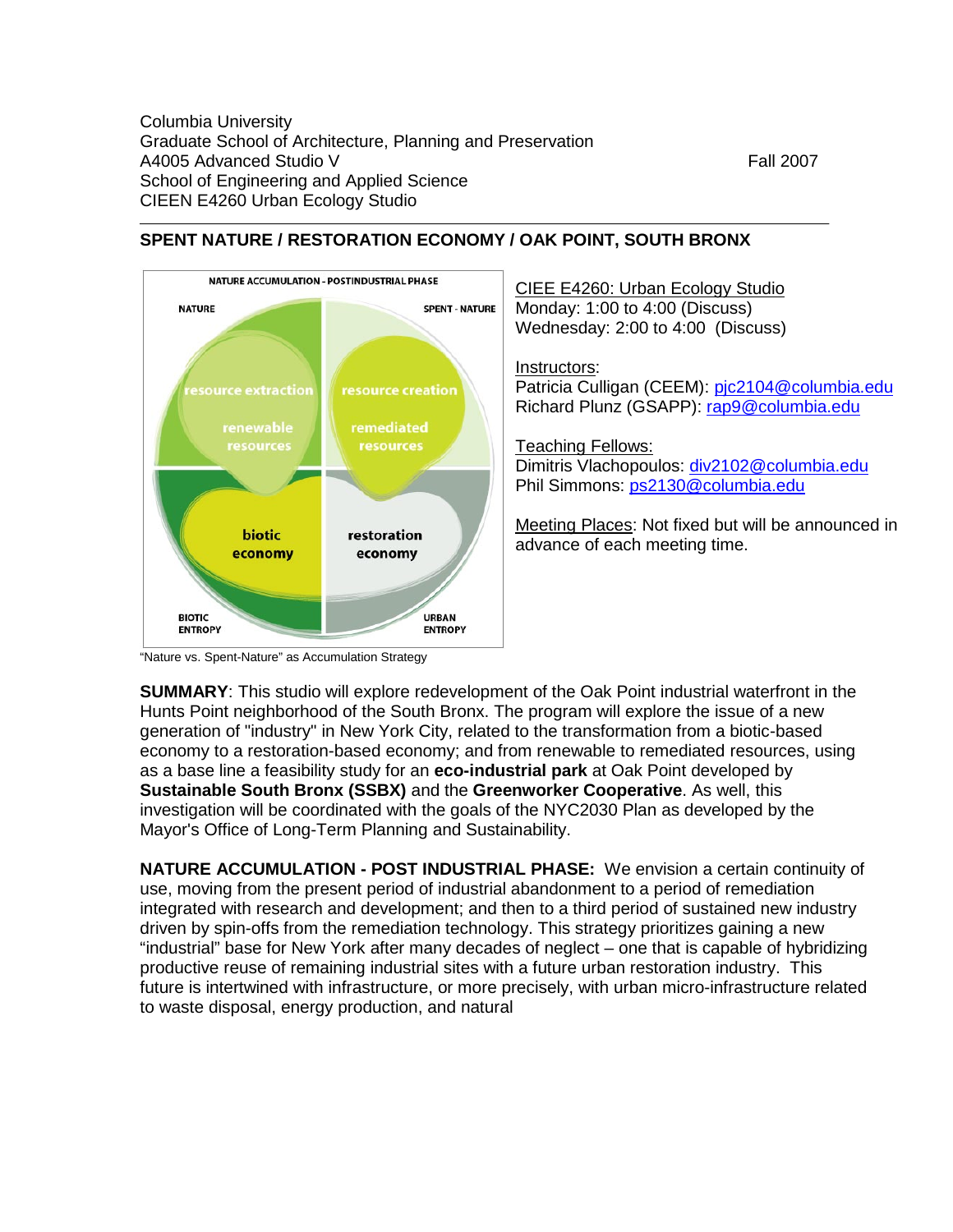resources (especially water). All will have to be largely self-sustaining in the urban context, evoking entirely new concepts of what urban "production" actually means.

**RESTORATION ECOLOGIES AND ECONOMIES:** The highest possible forms of production and their corollary high levels of remediation can point toward the option of **new forms of "industry,"** and specifically new urban industry that can integrate with the remediation process itself. This trajectory engages what has been popularly described as a new field of "restoration ecology" and is frequently corollary with degraded urban contexts - and therefore has the potential to generate a new urban "restoration economy" [**1**]. The restoration economy is becoming a key component in the reinvention of urban economies, as restoration science moves from built fabric to the urban "natural" environment following the logic that degraded urban ecosystems may actually provide more economic opportunities than detriments. [**2**] Involved are emerging new forms of "nature" as resource, including the "spent nature" of brown fields and waste. The concept of nature as "accumulation strategy" is expanding to include redefinition of nature itself, such that degraded and consumed materials and environments are no longer seen as a liability but rather as a powerful new frontier of capital accumulation - such that "nature is increasingly if selectively replicated as its own marketplace." [**3**]

**1**. The restoration economy concept is well-summarized in: Storm Cunningham. *The Restoration Economy. The Greatest New Growth Frontier,* San Francisco: Berrett-Koehler Publishers, Inc., 2002. **2**. The economics of the new eco-enterprise is well analyzed in Herman E. Daley and Joshua Farley, *Ecological Economics. Principles and Application,* Washington DC: Island Press, 2004. **3**. On the historical shift in environmental capitalism see also: Leo Paniteh and Colin Leys, *Coming to Terms with Nature. Socialist Register 2007,* London: The Merlin Press, 2006. Of particular interest is the essay by Neil Smith on "Nature Accumulation Strategy," pp. 16-36.

**NEW YORK CITY 2030:** With the PLANYC 2030 a common "umbrella" has recently been created under which every neighborhood has to stand in order to ensure City's future. At the same time **NYC's identity is based on diversity** – cultural, economic, physical that each neighborhood contains and thus any intervention that takes place needs not only to be integrated in the City's overall strategy, but firstly needs to be aligned with the particular neighborhood's needs. The complete goals list of PLANYC is found at **<http://www.nyc.gov/html/planc2030/>**

**HUNTS POINT, SOUTH BRONX:** Hunts Point is a distinctive neighborhood of NYC located in Bronx Community District 2, a 2.1 square mile area of the South Bronx. The population of Community District 2 is about 50,000 of which 42% receive public assistance (AFDC, Home Relief, Supplemental Security Income, and Medicaid). Hunts Point is home to the largest food distribution center in the world. Over 800 industrial businesses, employing over 25,000 workers, are located on the peninsula. However, in the past due partially to crime and businesses perceptions of the local residents a lot of the commerce in the area has not translated into job opportunities for local residents. At least 65% percent of the residents speak a second language and 22% are foreign born. Local industry and the approximately 60,000 truck trips per week they depend on contribute in part to the asthma rates among children under 14. The New York City Department of Planning recommends a minimum of 2.5 acres of parkland per 1000 residents. Due to its historically industrial nature, Hunts Point and the rest of the South Bronx have around 0.5 acres of parkland per 1000 people.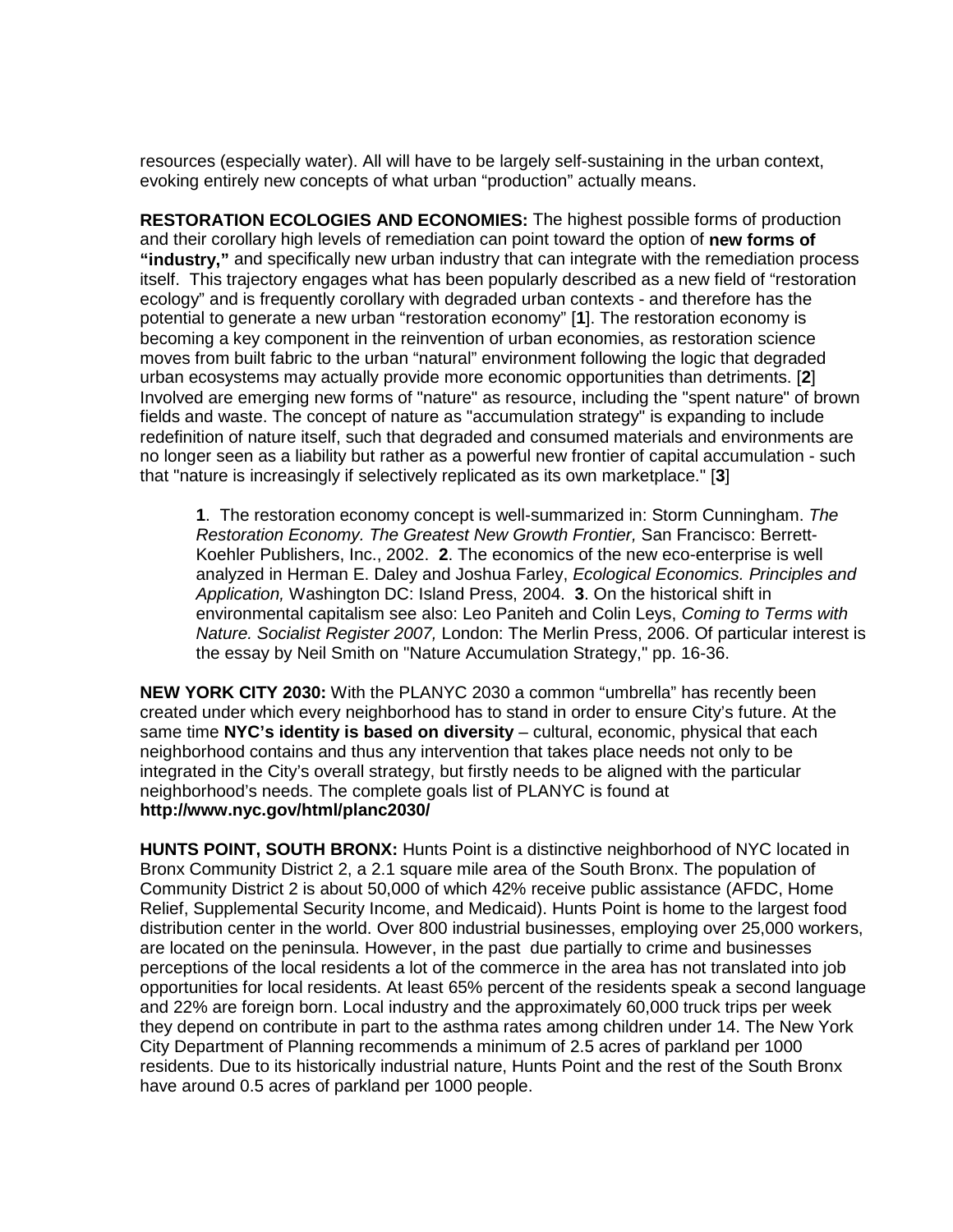**OAK POINT**: The site is one of the largest undeveloped parcels of land in all of New York City. It is located in the western corner of the Oak Point rail yard next to Bruckner Boulevard, across the river from Rikers Island. Sustainable South Bronx (SSBX) in collaboration with Green Worker Cooperatives prepared a study that questions City's plans to build a new jail, and the owner's plans to build a 1,075-megawatt power plant, and **suggests the creation of an Eco-Industrial Park**. An industrial recycling

facility that would siphon off reusable building construction materials such as scrap metal, glass, and plastics that normally get sent to a landfill with the rest of the waste flow passing through the borough. The complete proposal for the Oak Point Eco-Industrial Park is found at **http://www.ssbx.org/documents/SSBxEco-IndustrialFullFeasibilityStudy.pdf**

**PROGRAM:** Under this context students teams of architects and engineers are asked to develop a comprehensive design proposal for the site. Each design proposal should aim to:

- Innovate a pioneering eco-industrial design program
- Enhance Economic Development / Create job opportunities
- Restore Environmental Conditions / Minimize environmental impact
- Improve efficiency / Utilize multi-modal transit Infrastructure
- Support adjacent uses / Incorporate the site context
- Provide Recreational Facilities / Open access to the Waterfront

At the same time we suggest that each proposal incorporate the PLANYC objectives in a critical way that will open the discussion about City's future. The following list is a compilation of PLANYC's objectives that may be related with our site. Any interpolation is welcome.

**Open Space**: Reclaim underutilized waterfronts, make existing sites available to more New Yorkers, reimagine public realm.

**Brownfields**: Provide incentives to lower costs of remediation.

**Water Quality**: Pursue proven solutions to prevent water from entering the System, provide incentives for green roofs.

**Congestion**: Build/expand transit infrastructure, promote other sustainable transit modes.

**Energy**: Reduce NYC's energy consumption, expand city's clean power supply **Air Quality**: Reduce road vehicle emissions; reduce emissions from buildings; pursue natural solutions to improve air quality.

**Climate Change**: Incorporate climate change concerns into the planning process

**STUDIO ORGANIZATION**: This studio is a collaboration between GSAPP, SEAS and Sustainable South Bronx – who will serve as the Studio's client. Technical knowledge will be shared through joint seminar sessions and various forms of design collaboration are encouraged between architecture and engineering students. The Earth Institute's Urban Design Lab will provide additional input.

**TENTATIVE SCHEDULE** The Course Schedule below is for both SEAS and GSAPP students. Note, the activity on Friday is " Studio" for the GSAPP students in Avery. The engineering students are welcome to use this time for collaboration, in addition to the scheduled times on Monday and Wednesday. The schedule and meeting places WILL change…